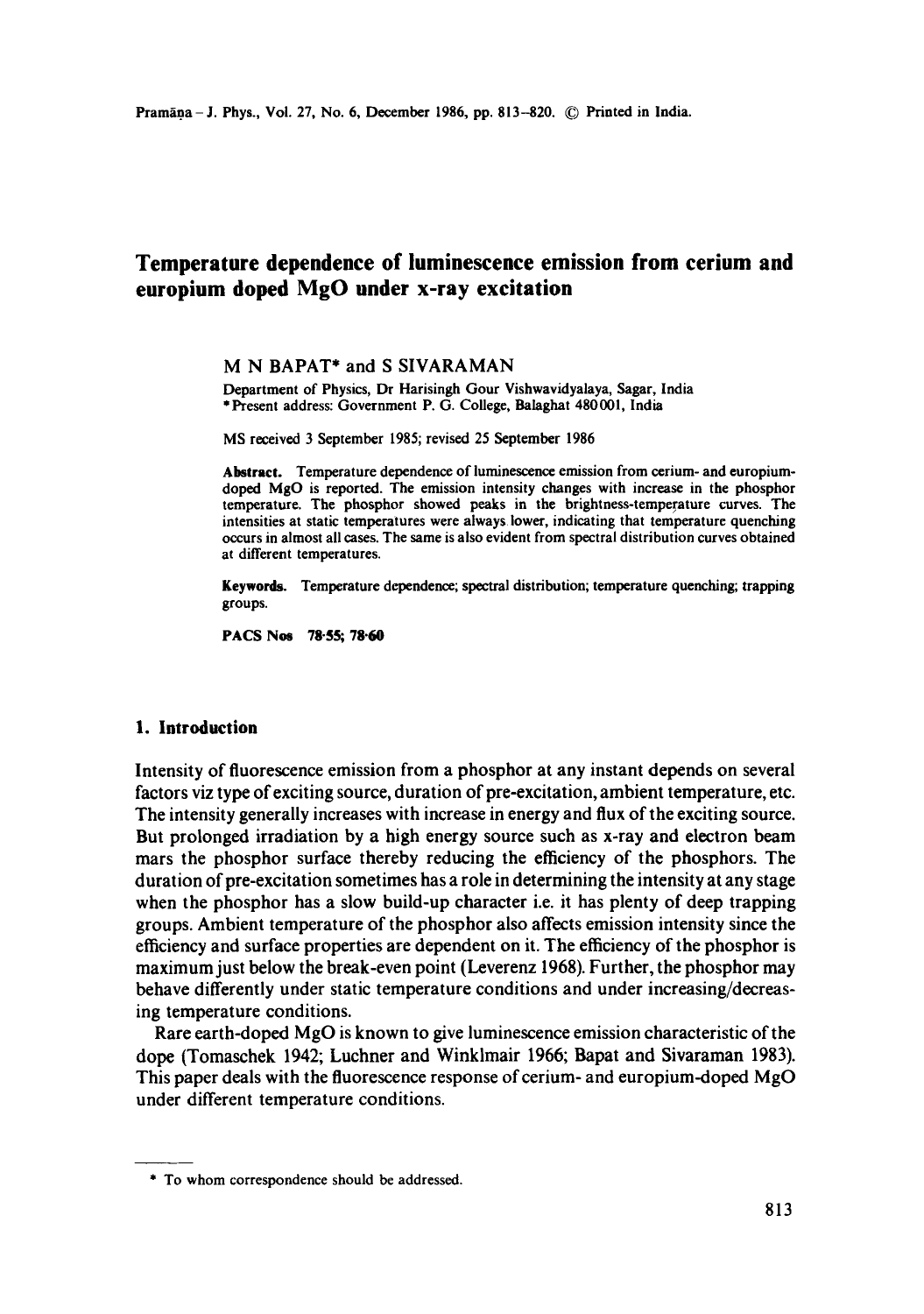#### **2. Experimental**

**Doped MgO samples were prepared by the method described earlier (Bapat and**  Sivaraman 1983). Lithium from  $Li<sub>2</sub>CO<sub>3</sub>$  was used as a flux. Fluorescence was observed **under x-ray excitation and emission intensity was measured by 1P21 phototube in conjunction with a suitable amplifier unit. Different static temperatures were maintained by a temperature controller unit (Tempster) while the increase in**  temperature was achieved by using a linear heating rate of  $0.7$  K sec<sup>-1</sup>.

**The experimental set-up was the same as in the isothermal studies detailed elsewhere (Bapat and Sivaraman 1983).** 

#### **3. Results and discussion**

#### **3.1** *Cerium-doped samples*

**These phosphors were quite stable against temperature changes above 400 K. As the sample temperature was raised above 300 K the emission intensity showed a slight reduction up to 340 K. Further increase in temperature gave a rise in intensity around 370 K. Another rise in intensity was also observed around 470 K for higher concentration of the impurity. The hump was better developed at 370 K in the samples** 



**Figure 1. Temperature dependence (dynamic) of fluorescence from MgO:Li:Ce samples.**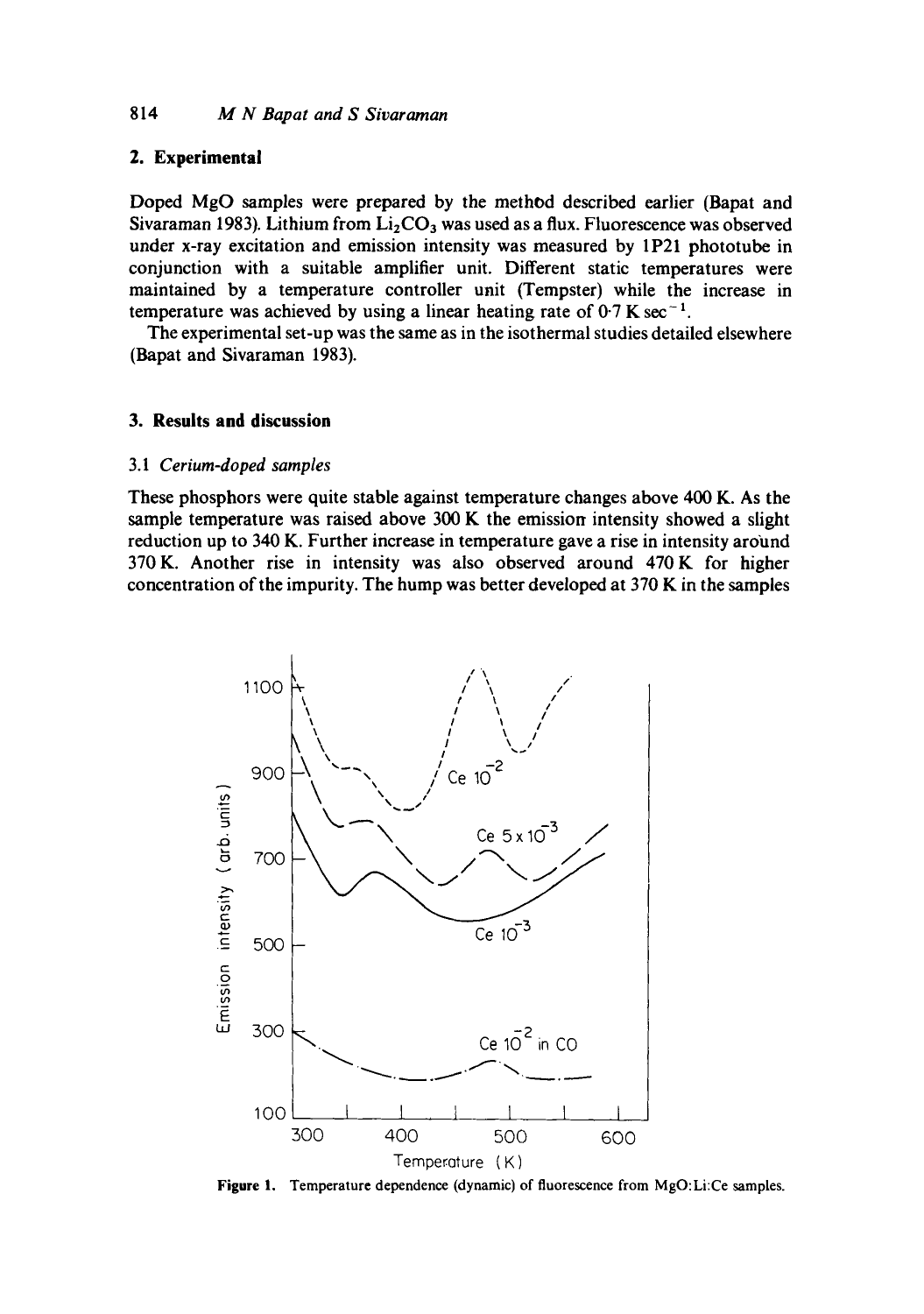where cerium concentration was lower such as  $10^{-3}$ %. The intensity of the second hump increased with increase in cerium concentration. Figure I shows the brightness vs temperature curves for some cerium-doped MgO samples. The curves indicated that the location of the hump was susceptible to the activator concentration. Still another rise culminating into a peak was also found above 520 K. Due to the limitations of the experimental set-up the temperature was not increased beyond 550 K. It was also found that thermal contributions affected the total emission from the sample at such temperatures. Figure 2 shows emission spectrum for Ce  $10^{-2}$ % sample at different constant temperatures. The curves in figure 2a do not indicate any increase in emission intensity at some specific temperature as suggested in figure 1 for dynamic conditions. Similarly, the intensities of different peaks 490, 525 and 600 nm showed steady decrease at higher constant temperatures (figure 2b). The curve for 490 nm emission rapidly loses its identity.

## 3.2 *Europium-doped samples*

The emission intensity in these samples showed an initial decrease when the temperature was increased above 300 K. Further increase in temperature exhibited a peak as in the case of cerium-doped samples. These samples also showed a continuous rise in intensity above 450 K (figure 3). But the spectra recorded for these samples showed a consistent lower intensity at successive higher temperature scans. The spectra recorded at different temperatures showed a similar pattern (figure 4).

## 3.3 *Doubly-doped samples*

The samples in which cerium and europium were present also showed more than one rise in the brightness-temperature curve. The peak location, however, did not represent any particular system. The prominence of the peak depended on the relative concentration of the component activators.

#### 3.4 *Emission mechanism*

Increasing the temperature of a phosphor results in a higher probability of radiationless transitions within the activator ions. Consequently, for all phosphors temperature quenching occurs. Haake (1957) pointed out two important factors to be considered in temperature dependence of emission: (i) increased absorption with temperature leading to a higher emission; and (ii) a decrease in efficiency of luminescence emission due to competing phonon processes. Because the effects work against each other, the brightness-temperature curve sometimes shows a maximum depending upon the relative importance of the two factors.

The humps in our experimental curve of fluorescence vs rising temperature can be due to several possibilities:

(a) an increase in the absorption of the incident radiations due to a change in the absorption spectrum of the host with temperature (Kemeny and Haake 1960),

(b) a temperature-dependent transfer of energy between the activator and the host (Borden 1952),

(c) a change in the spectral distribution to a region where the sensitivity of the detector is high (Watchel 1964),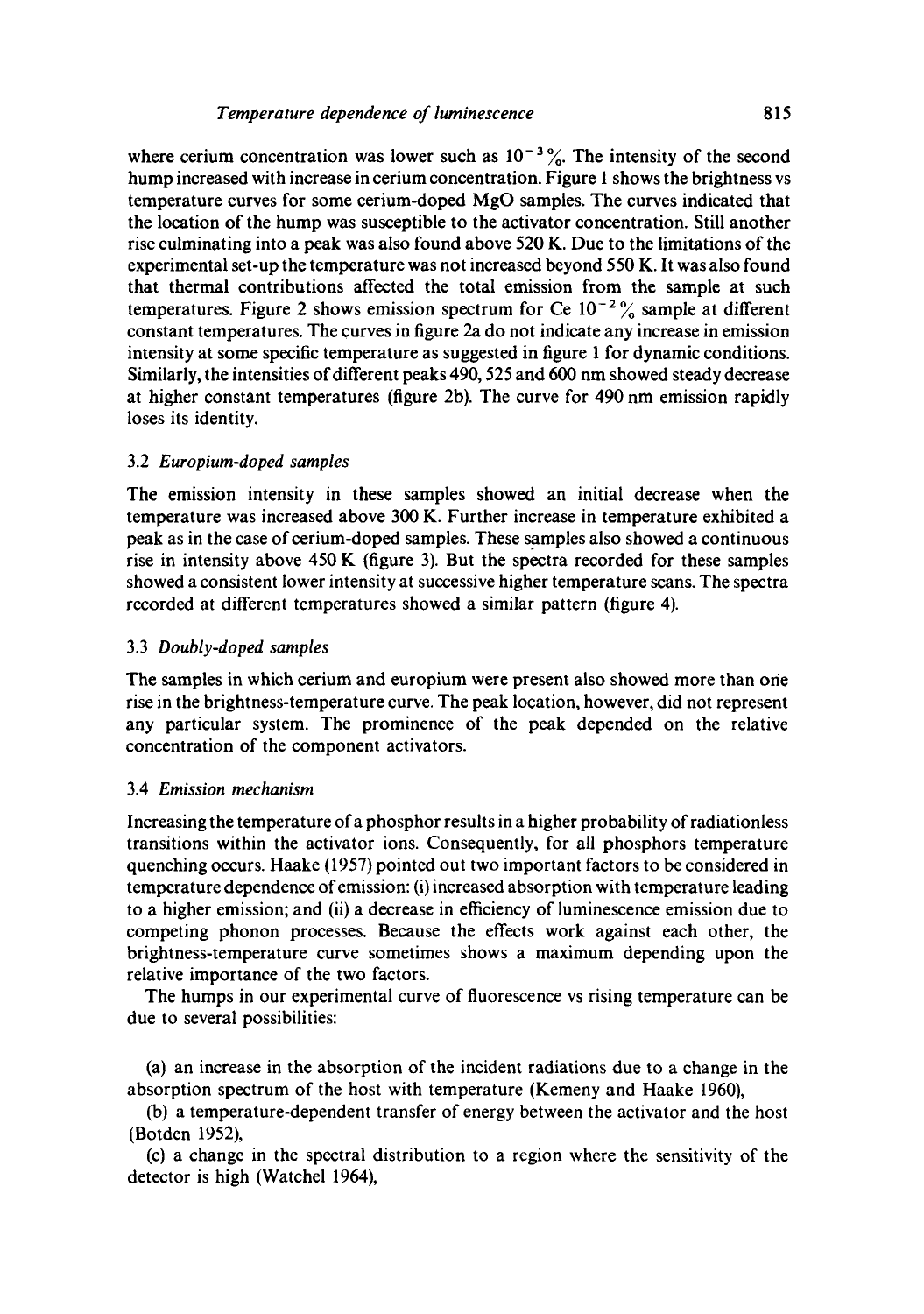

Figure 2 (A) Fluorescence spectra of MgO: Li:Ce at different temperatures. (B) Temperature dependence (static) of different emission maxima of MgO : Li : Ce phosphor.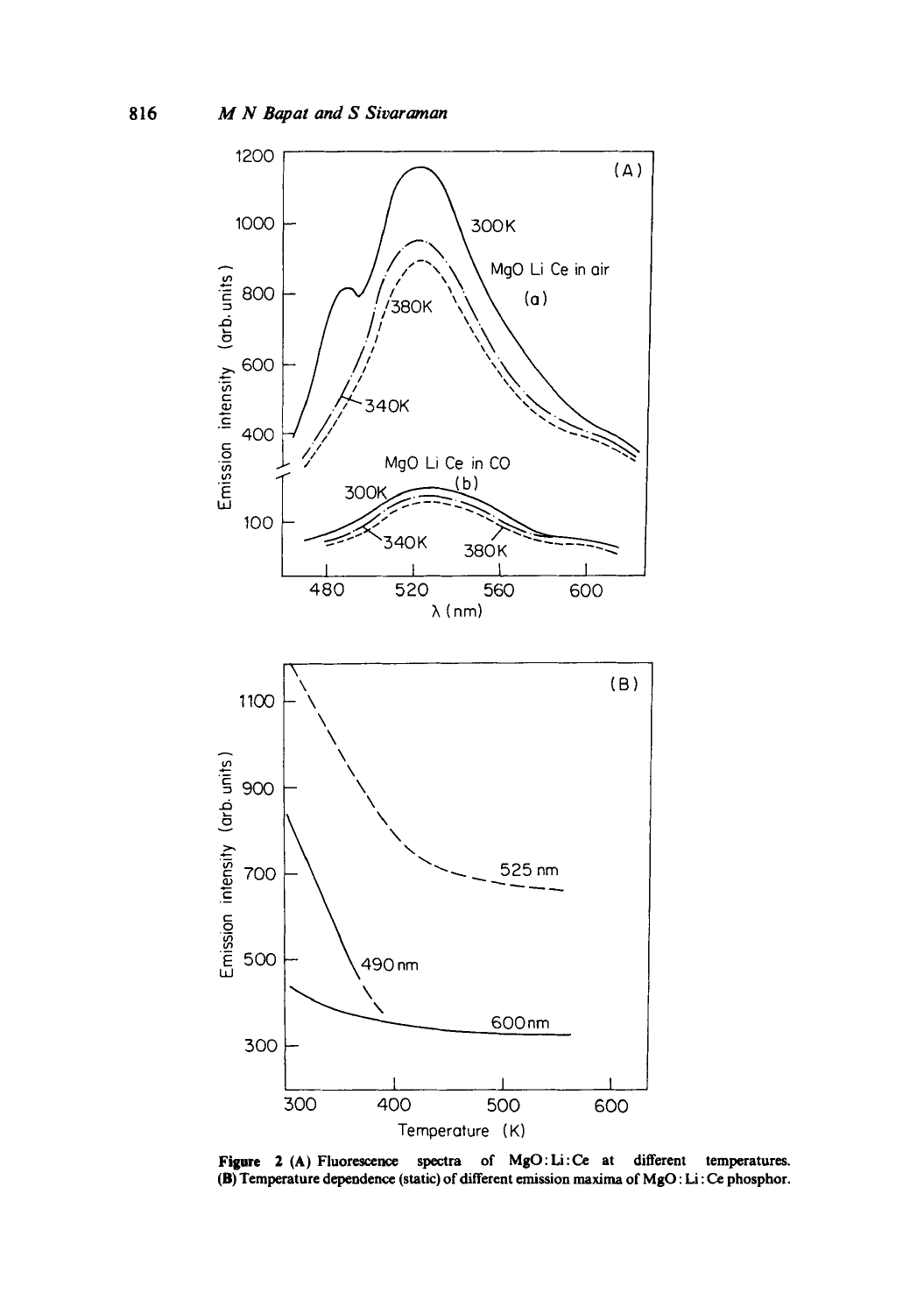

**Figure** 3. Temperature dependence of fluorescence (dynamic) from MgO: **Li: Eu phosphors**  monitored at 595 nm (group A) and at 610 nm (group B).

(d) an emptying of traps and consequent radiative recombination of electron/hole and activator centre, etc.

When the absorption spectrum of the host changes with temperature, the exciting radiation may be absorbed more or less depending upon the direction of the absorption edge shift. Further, it applies strictly in the case of excitation by monochromatic radiation. Since we have used x-rays as the excitation source the first possibility can be ruled out. The second possibility is the one reported by Botden (1952) in the case of  $CaWO<sub>A</sub>$ : Sm wherein the transfer of energy from the host to the activator is temperature-dependent. Such an increase should lead to enhanced emission as the temperature goes up and only at temperatures high enough (when non-radiative transitions predominate) the intensity should show a downward trend. However, in the present case, the emission decreases initially as temperature increases and rises at a higher temperature. Some phosphors show peaks in their brightness-temperature curves. These indicate that the second possibility is also untenable.

The emission spectra recorded at different temperatures do not indicate a shift of the emission maxima or any significant change (except a suppression of the 490 nm peak of cerium samples in the initial rise region as indicated in figure 2a, b) in its distribution suggesting that there was no reason for the enhanced response from the detector.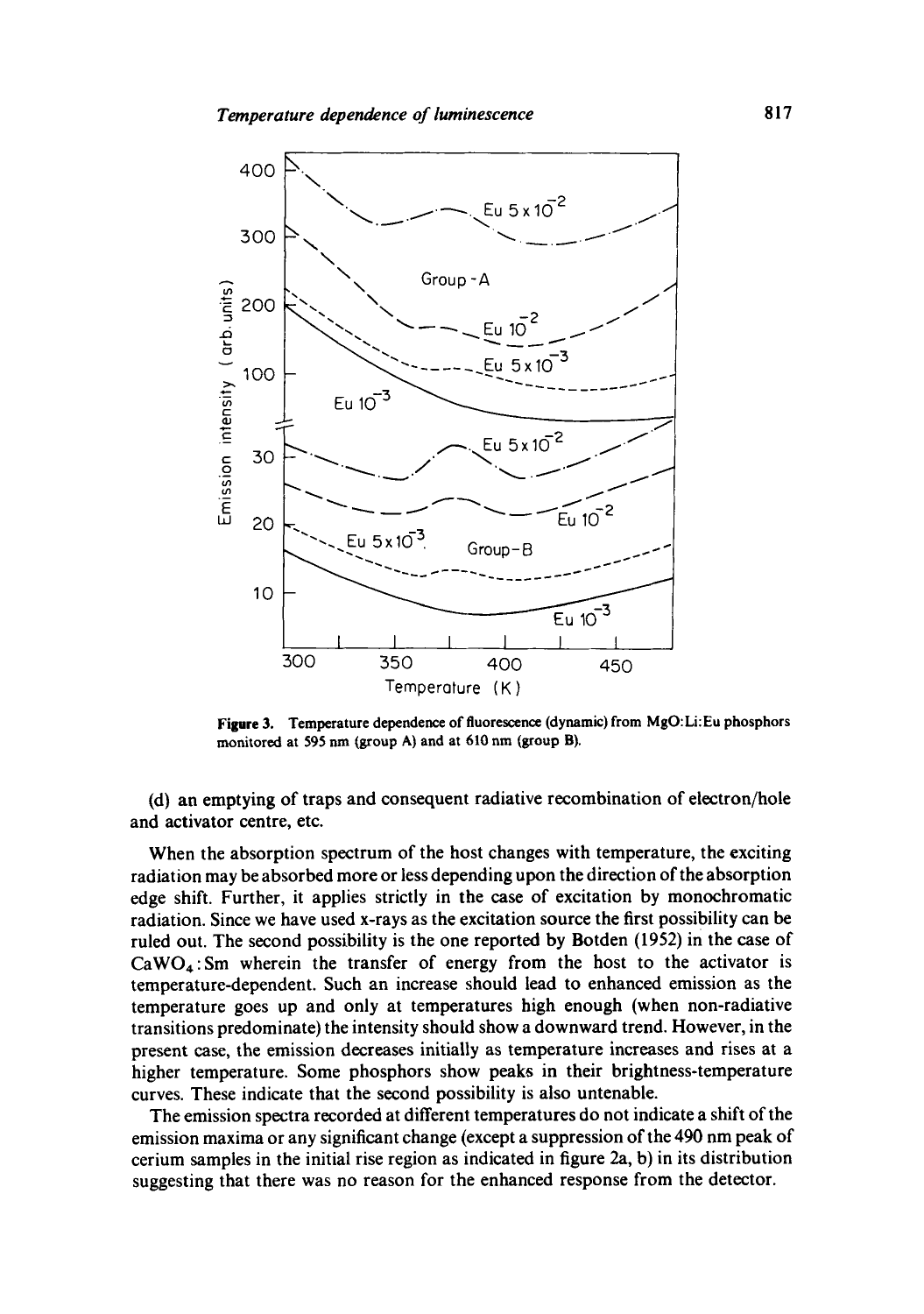

**Figure 4. Fluorescence** spectra of europium doped samples under x-ray excitation at different temperatures.

All the samples studied showed a rise in fluorescence intensity to a peak value after an initial decrease. In some cases, there was a second peak in the dynamic temperaturefluorescence intensity curves. The positions of these peaks corresponded to those obtained in the glow experiment (Bapat and Sivaraman 1985). Since the excitation is carried on while heating, the intensity variation would not totally reflect the thermoluminescence characteristics because of photoinduced transfer effects. On a semiquantitative basis, the rise in fluorescence intensity was more prominent in the case of those phosphors which had a prominent thermoluminescence emission.

As in the glow experiment the intensity should fall when a certain group of traps is emptied. In order to check the effect of this emptying on fluorescence intensity, a separate experiment was performed. The temperature was raised during excitation as before but at a definite value of temperature the heating was arrested and a constant temperature was maintained. As time passed the intensity of fluorescence decreased. The equilibrium value of intensity was much lower than the emission intensity obtained in the dynamic case. In the other set of experiment the brightness-temperature curves were recorded after different pre-excitation times. Figure 5 shows how the humps in these curves improved after a higher dose of pre-excitation. Table 1 suggests how the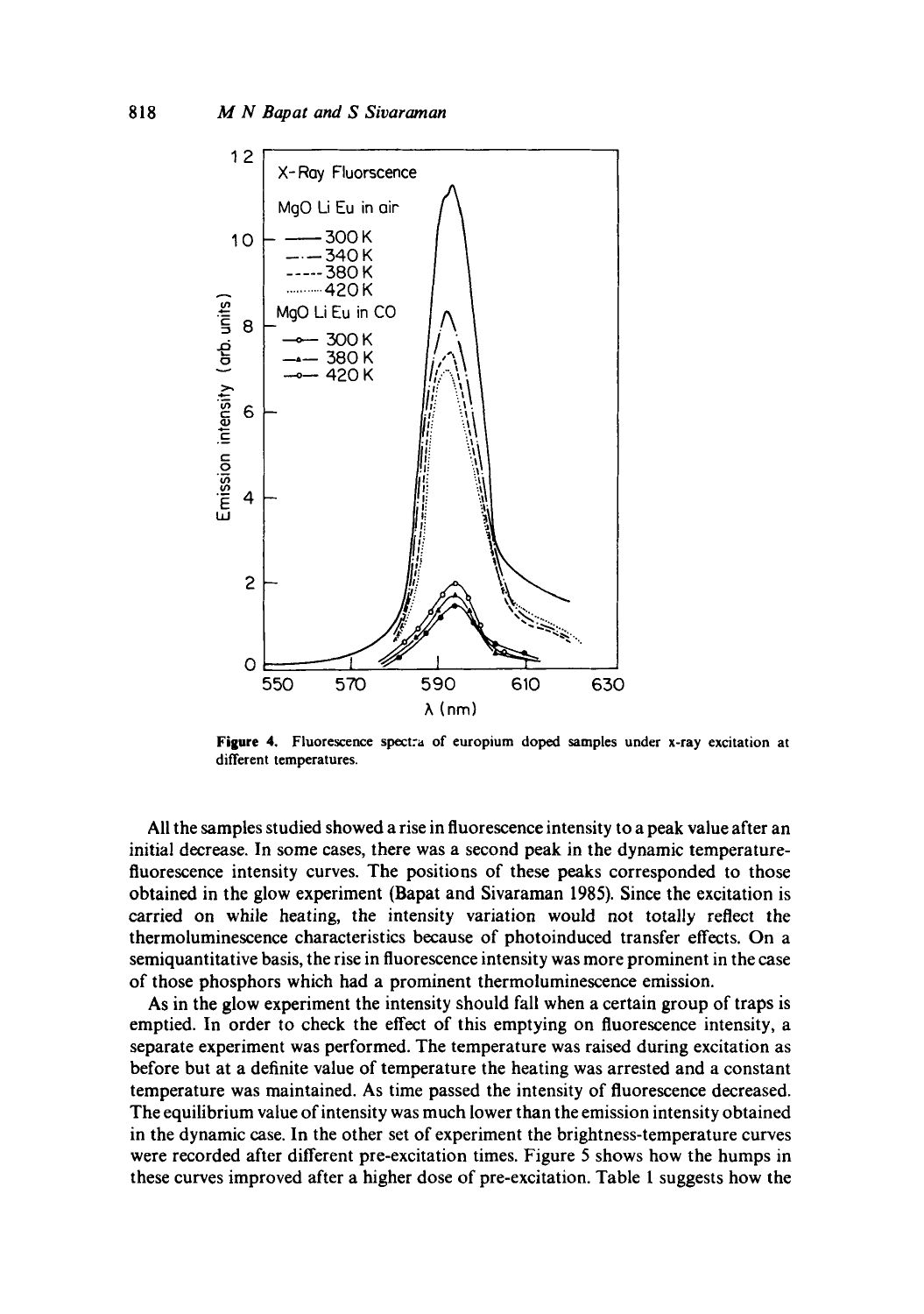

**Figure 5.** Temperature dependence (dynamic) of total emission from cerium- and europiumdoped MgO samples recorded after different initial exposures to x-rays.

**Table** 1. Dynamic and equilibrium value of the fluorescence intensity during x-ray irradiation at different temperatures.\* Dynamic value was recorded for a linear heating rate of  $0.7$  K sec<sup>-1</sup>

| Temperature<br>K | Initial intensity<br>(arb. units) | Equilibrium intensity<br>(arb. units) |
|------------------|-----------------------------------|---------------------------------------|
| 400              | 65                                | 60                                    |
| 440              | 85                                | 62                                    |
| 460              | 97                                | 65                                    |
| 480              | 173                               | 65                                    |
| 520              | 191                               | 68                                    |

\* For the phosphor MgO:Li (C¢, Eu)

intensity of fluorescence changes at a particular temperature when it is maintained. These evidences suggested the existence of electron/hole traps which were filled at lower temperatures.

The most important defect in MgO is the positive ion vacancy in its different charged states and environment (Luthra *et al* 1977). During irradiation these vacant sites trap one or two holes to give V type centres. When impurities are present  $V_M$  centres are produced and the thermoluminescence emission spectrum is characteristic of the impurity (Medlin 1968; Wertz and Coffman 1965). These hole centres dominate up to 500 K. Higher temperature trapping groups in MgO are known to be of electron releasing type and are more populous (Bapat and Sivaraman 1985). The peaks in the dynamic temperature dependence of fluorescence, thus, could be due to the emptying of these traps filled at a lower temperature.